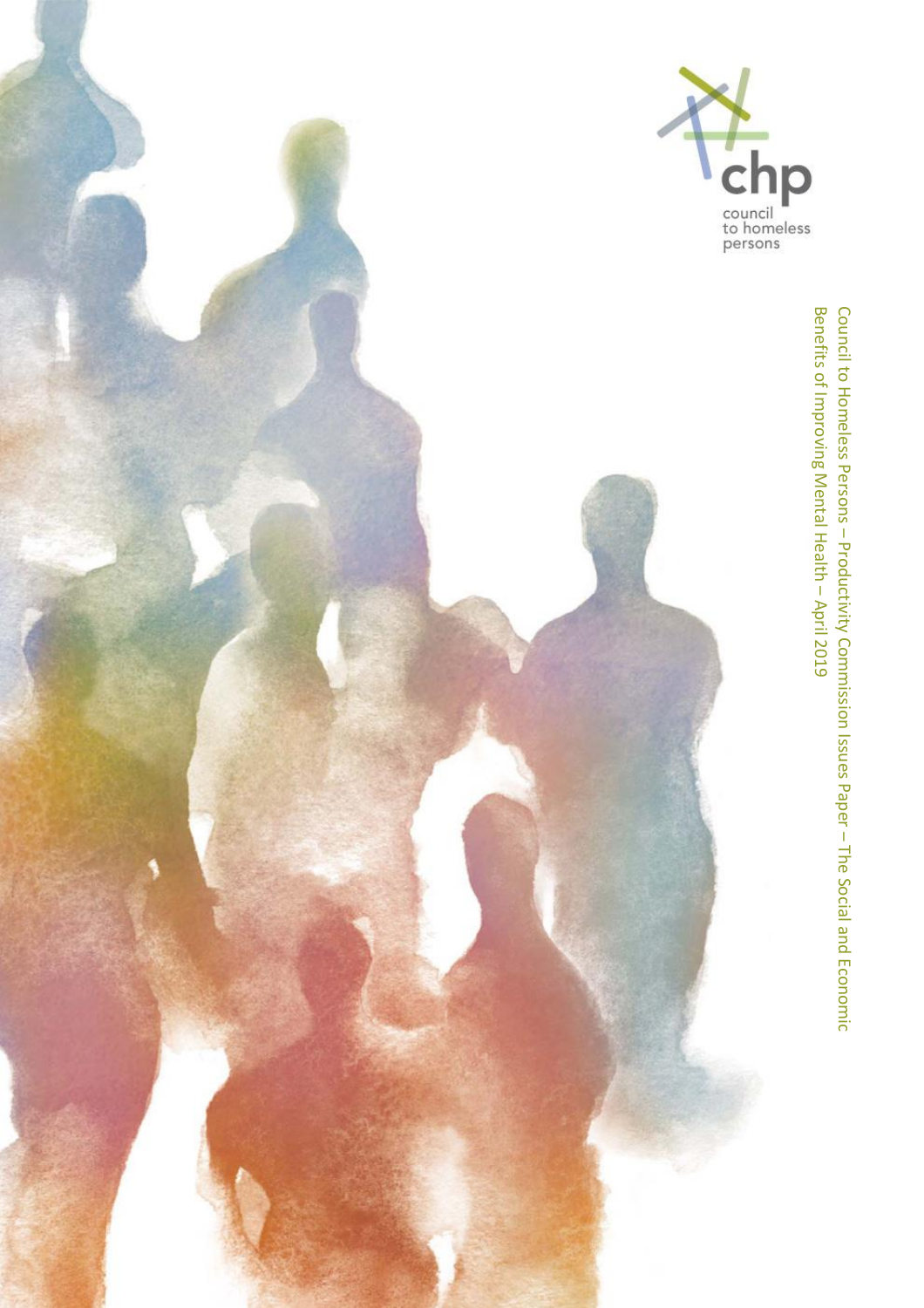# <span id="page-1-0"></span>Table of Contents

| Preventing and responding to homelessness and accommodation instability. 6 |  |
|----------------------------------------------------------------------------|--|
| Integrating services for housing, homelessness and mental health  8        |  |
| Homelessness, mental health, and justice interactions 11                   |  |
| Prison and hospital exits, homelessness, and mental health 13              |  |
| Other areas of the housing system to improve mental health outcomes15      |  |
|                                                                            |  |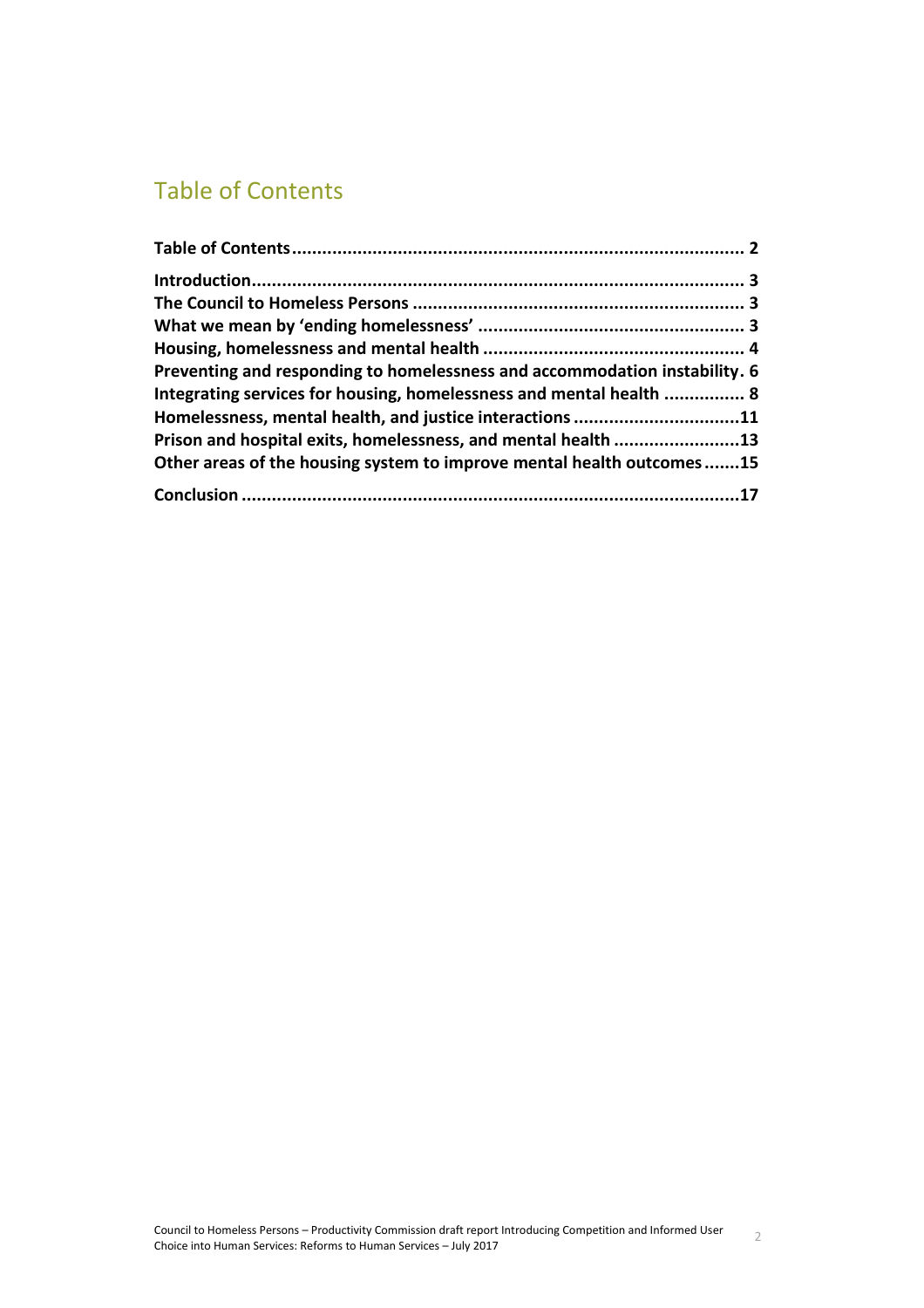## <span id="page-2-0"></span>**Introduction**

#### <span id="page-2-1"></span>**The Council to Homeless Persons**

The Council to Homeless Persons (CHP) is the peak Victorian body representing organisations and individuals with a commitment to ending homelessness. CHP works to end homelessness through leadership in policy development, advocacy, capacity building and consumer participation.

The Council to Homeless Persons (CHP) welcomes the opportunity to provide feedback on the Productivity Commission's Issues Paper; The Social and Economic Benefits of Improving Mental Health. In this response we show that housing, homelessness, and mental health are intrinsically linked. For a mental health service system to work effectively, the housing needs of its consumers must be considered, as must the interaction of mental health and homelessness support services.

#### <span id="page-2-2"></span>**What we mean by 'ending homelessness'**

Homelessness occurs at the intersection of personal vulnerabilities, and structural forces such as poverty, housing affordability and security of tenure. People who become homeless are often financially disadvantaged and some will have spent a lifetime in insecure housing.

Ending homelessness doesn't mean that people will never find themselves without shelter. It means that homelessness will be rare, the experience brief, and it will not recur in a cycle of repeated homelessness.

To achieve this vision requires action to reduce poverty, increase access to employment and critically, to improve the supply of housing that is affordable to people on low incomes, and the security of people's tenure within that housing. Simultaneously, Australia requires the services to help people manage the vulnerabilities that can lead to homelessness. Pathways into homelessness include eviction, job loss, family violence, physical or mental ill health, relationship breakdown, or indeed a combination of these factors. There is neither a single cause, nor a single solution. Some people may need relatively little assistance for a short period of time, while others may need support over a lifetime.

#### **Reading this submission**

In this response, CHP has sought to respond to questions asked by the Productivity Commission that had most relevance for housing and homelessness. We have sought to respond to these matters thematically, as well as specifically to questions posed in the Productivity Commission on which we have expertise.

In developing this response, CHP consulted with people with a lived experience of cooccurring homelessness and mental health treatment. Many of these consumers have also received mental health treatment while securely housed, and so are well placed to provide information on the differences between these two experiences. Information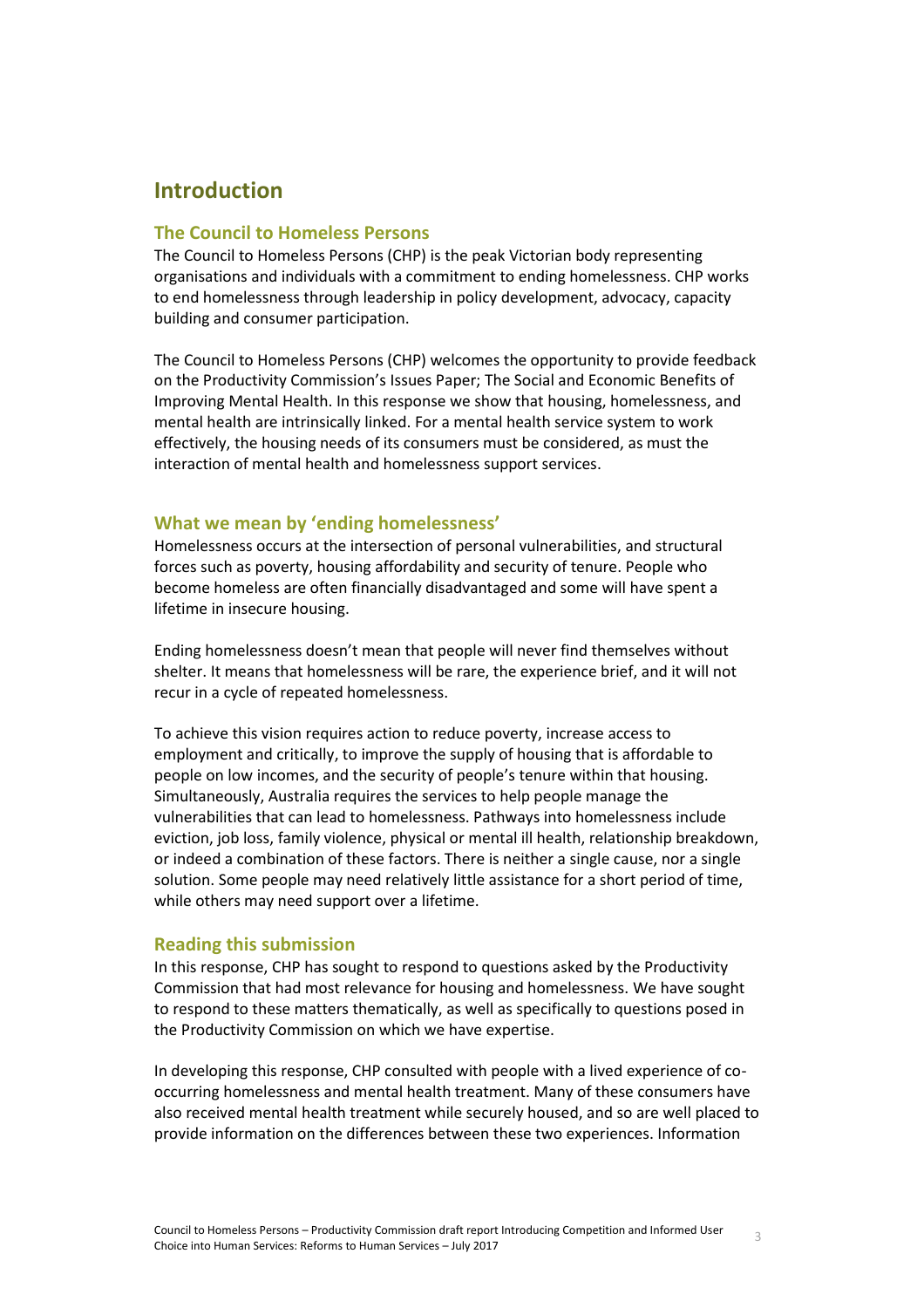from this consultation has helped to set the direction of our response, and excerpts are provided as evidence throughout this submission.

#### <span id="page-3-0"></span>**Housing, homelessness and mental health**

*'My life was a mess until I got housing. Just moving from room to room to room. Dealing with people with their own mental health issues, and drug and alcohol addiction and stuff like that is really, really hard. Getting housing helped me keep appointments, workers have helped me keep appointments. Sometimes that drops off, and a good worker keeps you on track and connected to your appointments and your networks and stuff like that.'*

- Nigel Pernu, Consumer / Advocate

The interconnection between access to housing and mental wellbeing has been extensively evidenced;<sup>12</sup> we know that housing supports mental health treatment, while homelessness leads to mental ill-health. The failure to properly respond to homelessness is exacerbating the demand pressures faced by Australia's mental health system, leads to worse outcomes for consumers, and decreasing the efficiency of the resources used for mental healthcare.

Research has emphasised the importance of secure housing to improve the mental health of people who have a diagnosed mental health issue. One example of this is the study of the mental health outcomes of residents at Elizabeth Street Common Ground (which operates the highly successful Housing First model). This evaluation reported that residents with psychosis required fewer days each year admitted to mental health units compared to the period before they were housed.<sup>3</sup> Later in this submission we discuss similar findings from a transitional housing program for people discharged from psychiatric hospitals.

Remarkably, these improved outcomes for housed consumers were achieved without an increase in residents' use of community mental health care services. Improved outcomes instead reflected greater stability, improved consumer/clinician relationships, and resultant greater adherence to treatment plans.<sup>4</sup>

<sup>1</sup> Johnson, G., and Chamberlain, C., 2011, *Are the homeless mentally ill?*, Australian Journal of Social Issues, Volume 46, Issue 1, p.36.

<sup>2</sup> Brackertz, N., Wilkinson, A., and Davison, J., 2018, Housing, homelessness and mental health: towards systems change, AHURI Research Paper, Australian Housing and Urban Research Institute Limited, Melbourne

<sup>3</sup> Holmes, A., Carlisle, T., Vale, Z., Hatvani, G., Heagney, C., & Jones, S., 2017, *Housing First: permanent supported accommodation for people with psychosis who have experienced chronic homelessness*, in Australian Psychiatry, Volume 25 Issue 1, pp. 56-59.

<sup>4</sup> Ibid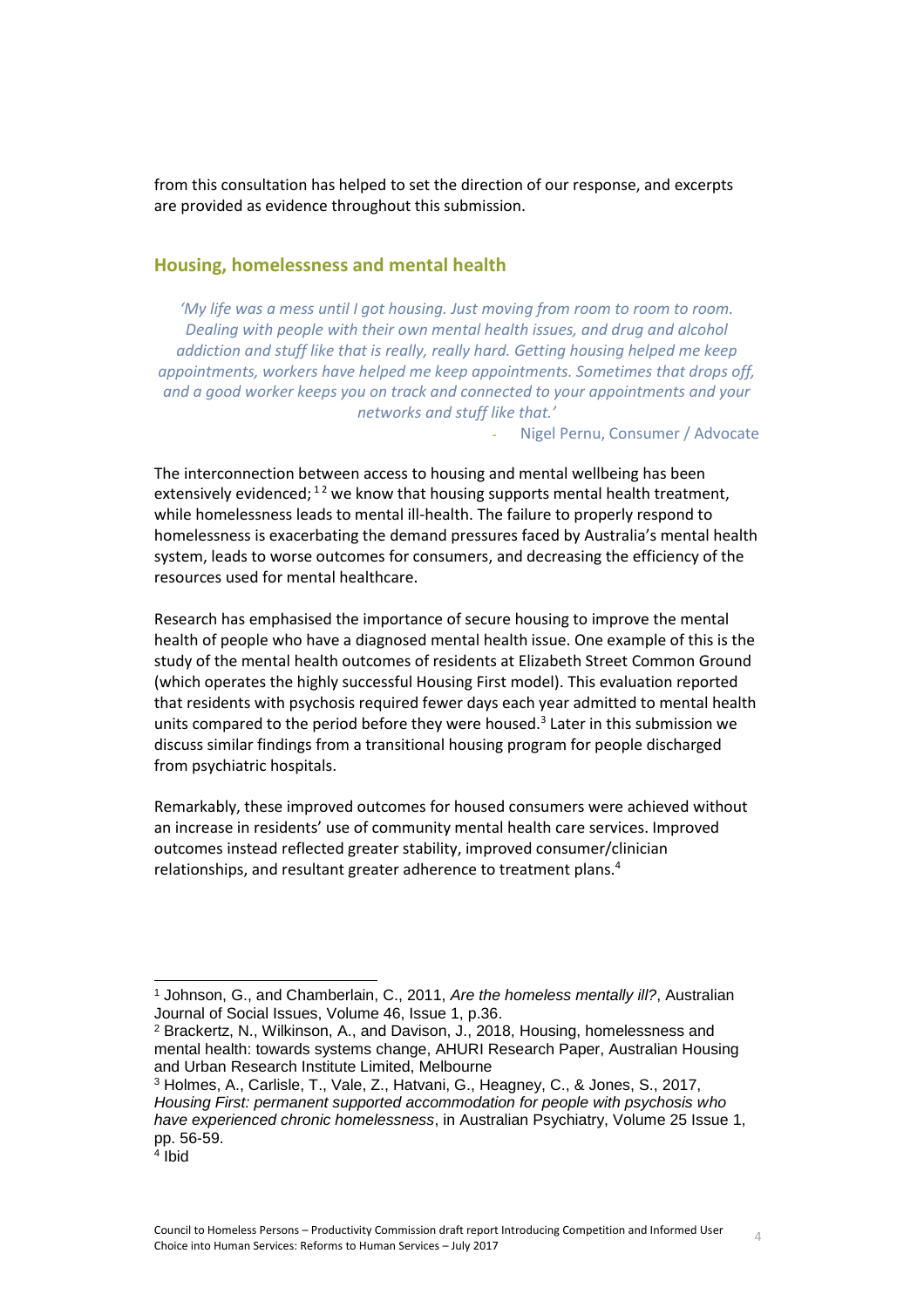The experience of Melbourne's Elizabeth Street Common Ground is mirrored by Brisbane Common Ground<sup>5</sup> where significant savings were found not just in reduced mental health admissions, but across a range of domains.

*'Having a home means you can actually start building up a good relationship with your GP and all of the services in your area, so that you finally get a good overall history going, and build a relationship with your professional.'* - Christine Thirkell, Consumer / Advocate

In 2017-18, at least 30 per cent of those aged ten and over who sought help from a specialist homelessness service in Australia had a diagnosed mental health issue.<sup>6</sup> This incidence is far higher than the 18.2 per cent of Australians who have a mental health condition.<sup>7</sup>

Research has also demonstrated that housing insecurity both causes and prolongs mental ill health, with a major Victorian study finding that just 15 per cent of people accessing specialist homelessness services had mental health issues *prior* to experiencing homelessness, while another 16 per cent only developed mental illhealth *after* their experience of homelessness commenced.<sup>8</sup>

Lack of suitable housing options is also directly exacerbating demand pressure on acute mental health services. Acute mental health services report that approximately 25 per cent of patients are homeless prior to admission, and most are discharged back into homelessness because of a lack of suitable accommodation options.<sup>9</sup> The number of Australians who have been discharged from psychiatric hospitals into homelessness has grown by 49 per cent over the past five years.<sup>10</sup> Overall, the number of people referred to homelessness services from mental health services has grown by 46 per cent over the past five years. $11$ 

*'Instead of putting people back on the street like they've been doing, they need housing set up so that they can put them in housing. Because that is where the main problem starts; on the streets.'*

John Kenney, Consumer / Advocate

l

<sup>5</sup> Parsell C., Petersen, M., Moutou, O., Lucio, E., and Dick, A., 2016, *Brisbane Common Ground Evaluation,* University of Queensland.

<sup>6</sup> Australian Institute of Health and Welfare, 2018, *Specialist Homelessness Services Collection 2016-17*

<sup>7</sup> Australian Bureau of Statistics, 2015, *4159.0 – General Social Survey: Summary Results, Australia, 2014, Table 03. State and Territory*

<sup>8</sup> Johnson, G., and Chamberlain, C., 2011, *Are the homeless mentally ill?*, Australian Journal of Social Issues, Volume 46, Issue 1, p.36.

<sup>9</sup> Discussion in meetings between clinical mental health and homelessness services, 2018

<sup>10</sup> Australian Institute of Health and Welfare, 2018, *Specialist Homelessness Services Collection*

<sup>11</sup> Australian Institute of Health and Welfare, 2018 and 2013, *Specialist Homelessness Services Collection*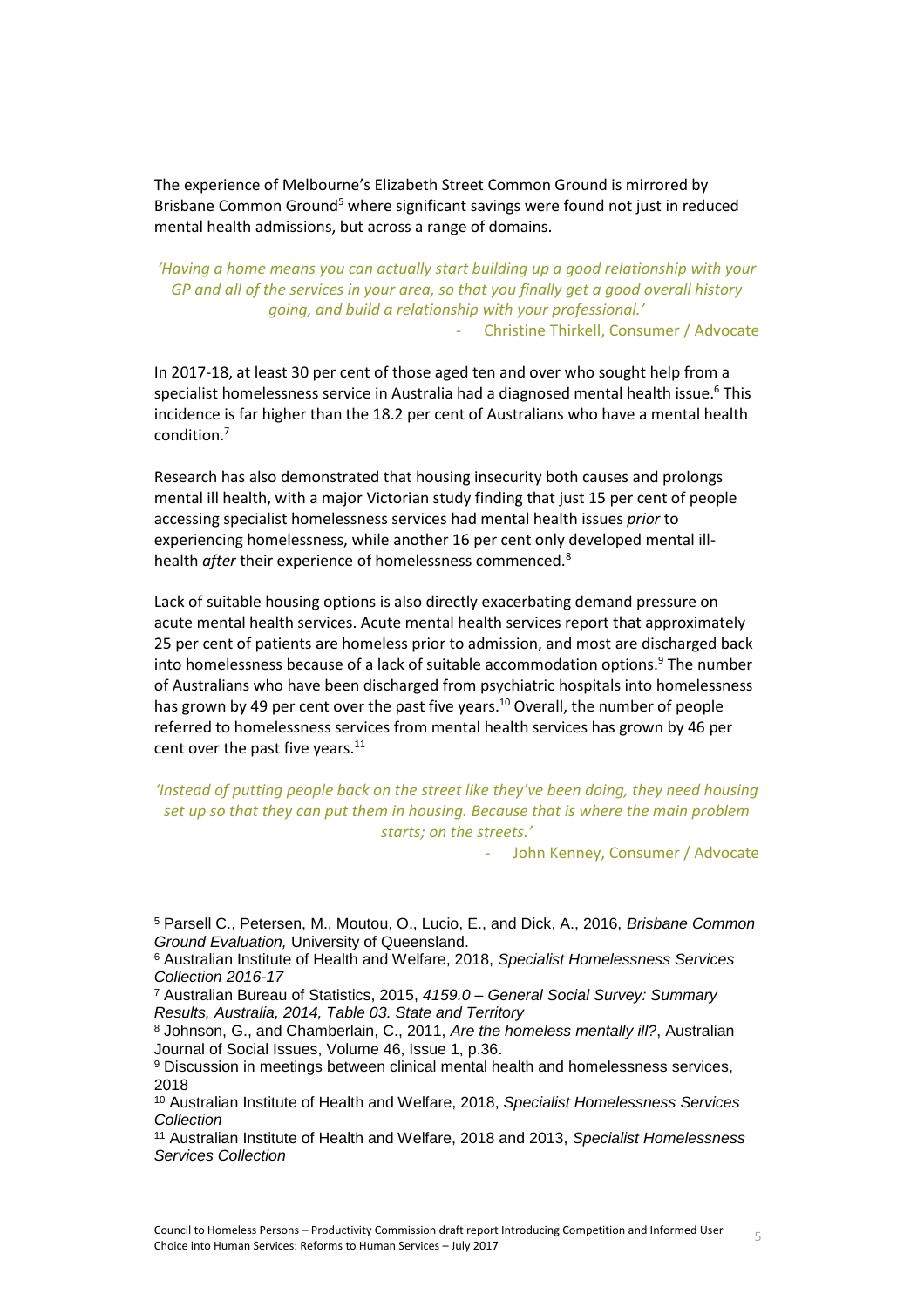The NSW Ombudsman found that a lack of appropriate accommodation options was a key factor preventing the discharge of mental health patients when ready. This led to both reduced availability of inpatient services for those who needed them, and to mental health staff referring inpatients to inappropriate housing options to promote earlier exits.<sup>12</sup>

## <span id="page-5-0"></span>**Preventing and responding to homelessness and accommodation instability**

#### *'Housing means that people wouldn't be in and out of hospital'* - Helen Matthews, Consumer / Advocate

Prior to the 1980's people being treated for mental illhealth were effectively 'housed' in large congregate public mental healthcare facilities, now commonly referred to as 'institutions'. Housing was, in effect, provided as part of mental health treatment. These institutions have been characterised as "an unhealthy mixture of substandard care and human rights abuses".<sup>13</sup> Changing psychiatric practice and improved psychoactive medications enabled the closure of these facilities from the 1980's and into the 2000's ('deinstitutionalisation').

In theory, mental health treatment now operates under principles seeking to strengthen rather than restrict a patient's full participation in the community. While the impact of deinstitutionalisation has been positive for those with access to both housing and support in the community, the reality is that the provision of incommunity and supported residential mental healthcare has never achieved the scale required by Victorians living with mental ill-health. Further to this, governments have failed to fully recognise and fund the housing options needed to complement incommunity mental health care.<sup>14</sup>

The consequence of this lack of funding is that many Australians have not benefitted from deinstitutionalisation, and instead fall through the cracks of a system that provides no guarantee that their needs will be met while living in-community, and no appropriate and affordable housing.

*'At the moment in the mental health system, there are two treatments; one for the poor, and one for the wealthy'*

David Montgomery, Consumer / Advocate

<sup>12</sup> NSW Ombudsman, 2012, *Denial of rights: the need to improve accommodation and support for people with psychiatric disability,* p.55

<sup>13</sup> Mental Health Council of Australia, 2009, *Home Truths; Mental Health, Housing and Homelessness in Australia'*, p.22

<sup>14</sup> Green, D., 2003, *The End of Institutions: Housing and Homelessness*, in Parity Magazine April 2003, p.5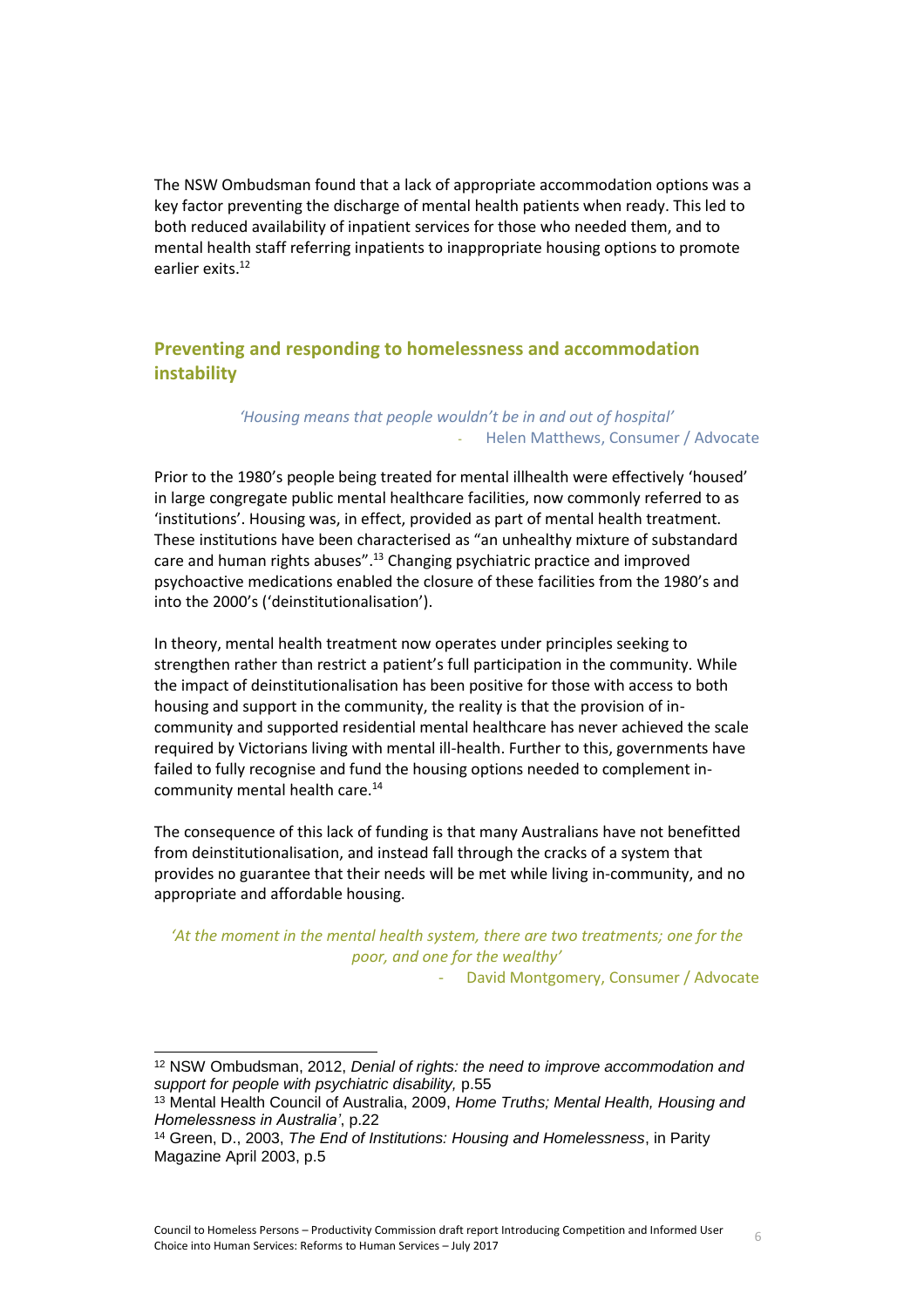The Productivity Commission's issues paper asks "what approaches can governments at all levels and non-government organisations adopt to improve support for people experiencing mental illness to prevent and respond to homelessness and accommodation instability?". The first priority is to ensure that there are housing options that people can afford. This would require significant investment in public and community housing.

For the small number of people with complex needs this may mean supported housing with onsite support. Many others will require the improved security of tenure that we typically associate with public housing, in order to allow them to recover from an episode of mental ill-health and remedy any tenancy issues associated with such an episode. For yet others, those whose mild or risk mental ill-health would likely be meaningfully diminished by an experience of homelessness safe and *appropriate* affordable housing options, particularly for those on low incomes would likely be an effective population health measure.

*'When I was living in supported accommodation, it really helped me. Even though it was only for a year. Just the kindness of the people there really worked for me. They understood that I was probably quite traumatised.'*

Nigel Pernu, Consumer / Advocate

Approximately half of all Australians experiencing mental ill-health have mild needs. Many in this cohort will not require the public, community, or supported housing that we have discussed above, yet may on occasion require support to resolve a crisis and maintain their tenancy. There is significant research to show that strong security of tenure provides greater ontological security, and as such, is better for a person's mental health.<sup>15</sup> The Productivity Commission should consider ways to improve the security of tenure of Australians experiencing mental ill-health – particularly in the low-security private rental market.

Some in this cohort will have intermittent support needs. In order to reduce the number of people whose mental ill-health leads to homelessness, there should be an expansion of programs that offer time limited support for a person's mental ill-health or associated crisis, with access to brokerage funds that can support tenancy sustainment. Programs like Victoria's *Private Rental Access Program* and *Tenancy Plus*  have proven both cost-effective and effective at achieving tenancy sustainment interventions.<sup>16</sup>

**Recommendation:** Governments to measure housing and housing support needs of people living with mental ill-health and develop plan to deliver it.

<sup>15</sup> Rebecca J. Bentley, David Pevalin, Emma Baker, Kate Mason, Aaron Reeves & Andrew Beer (2016) Housing affordability, tenure and mental health in Australia and the United Kingdom: a comparative panel analysis, Housing Studies,

<sup>16</sup> Council to Homeless Persons, 2019, *Council to Homeless Persons pre-budget submission 2019-2020,* p.5. Available at: [chp.org.au/wp-content/uploads/2019/03/CHP-](http://chp.org.au/wp-content/uploads/2019/03/CHP-Pre-Budget-Submission-2019.pdf)[Pre-Budget-Submission-2019.pdf](http://chp.org.au/wp-content/uploads/2019/03/CHP-Pre-Budget-Submission-2019.pdf)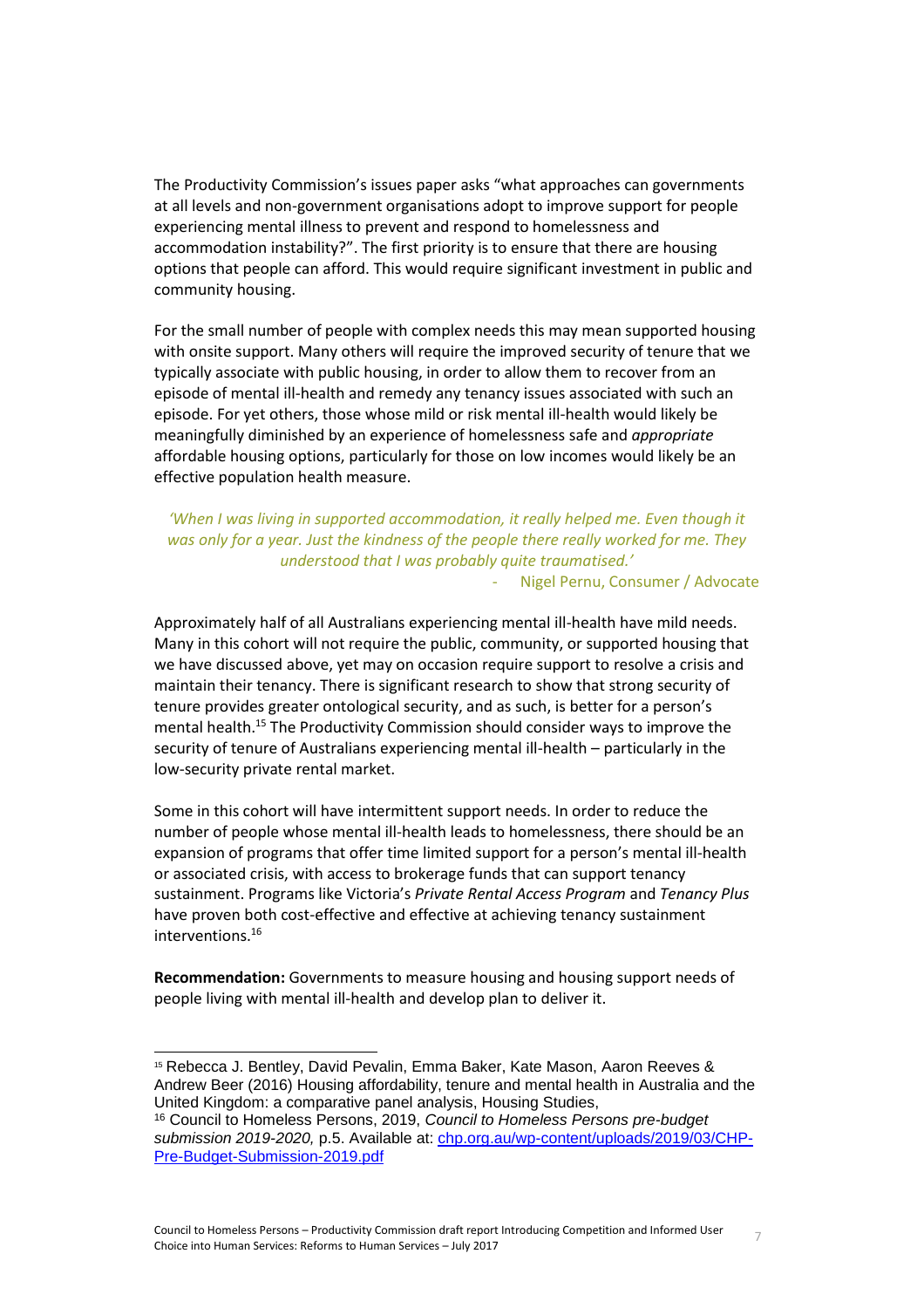#### **Recommendation:** Expand tenancy saving programs

#### <span id="page-7-0"></span>**Integrating services for housing, homelessness and mental health**

*'With mental health and homelessness you need staff with specialist skills to deal with that. It's not a disconnected mental health response and homelessness response.'*

Jason Russell, Consumer / Advocate

A lack of resourcing means that both the homelessness and mental health systems often use waiting lists for consumers who seek to engage their services. In resource constrained environments many services, particularly homelessness services, are required to implement case-periods, which typically end after 6-12 weeks. The combination of short case periods and long waiting lists means that for many consumers services are not integrated at all, but are consecutive, often with gaps where no support is available.

There is increasing recognition that many people, particularly those experiencing homelessness alongside complex mental ill-health, will require multidisciplinary supports, <sup>17</sup> with flexible case period lengths as needed.

Rather than continuing to operate in 'siloes' and relying on referrals to other services and programs, a greater focus is required on integrated programs – programs which include professionals from a range of disciplines as part of a service delivery team. Studies have found that there is particular benefit to embedding primary and mental health, and drug and alcohol professionals within homelessness programs – an approach designed to stabilise housing and wellbeing first. Such stability then supports greater interaction with other services systems such as legal support or education and employment. 18

#### **Successful evidence-based overseas practices**

 $\overline{a}$ 

*'There's a study that shows that for every time you house a person you save money on mental health and prison. I think that's an important point to make. If you want to address mental health and drugs in system, and improve outcomes for people living with a mental health system, then housing first is the best'*

- Christine Thirkell, Consumer / Advocate

<sup>17</sup> Phillips, R. and Parsell, C., 2012, The role of assertive outreach in ending 'rough sleeping', AHURI Final Report No. 179, Australian Housing and Urban Research Institute Limited, Melbourne, p.1

<sup>18</sup> Phillips, R. and Parsell, C., 2012, The role of assertive outreach in ending 'rough sleeping', AHURI Final Report No. 179, Australian Housing and Urban Research Institute Limited, Melbourne, p.69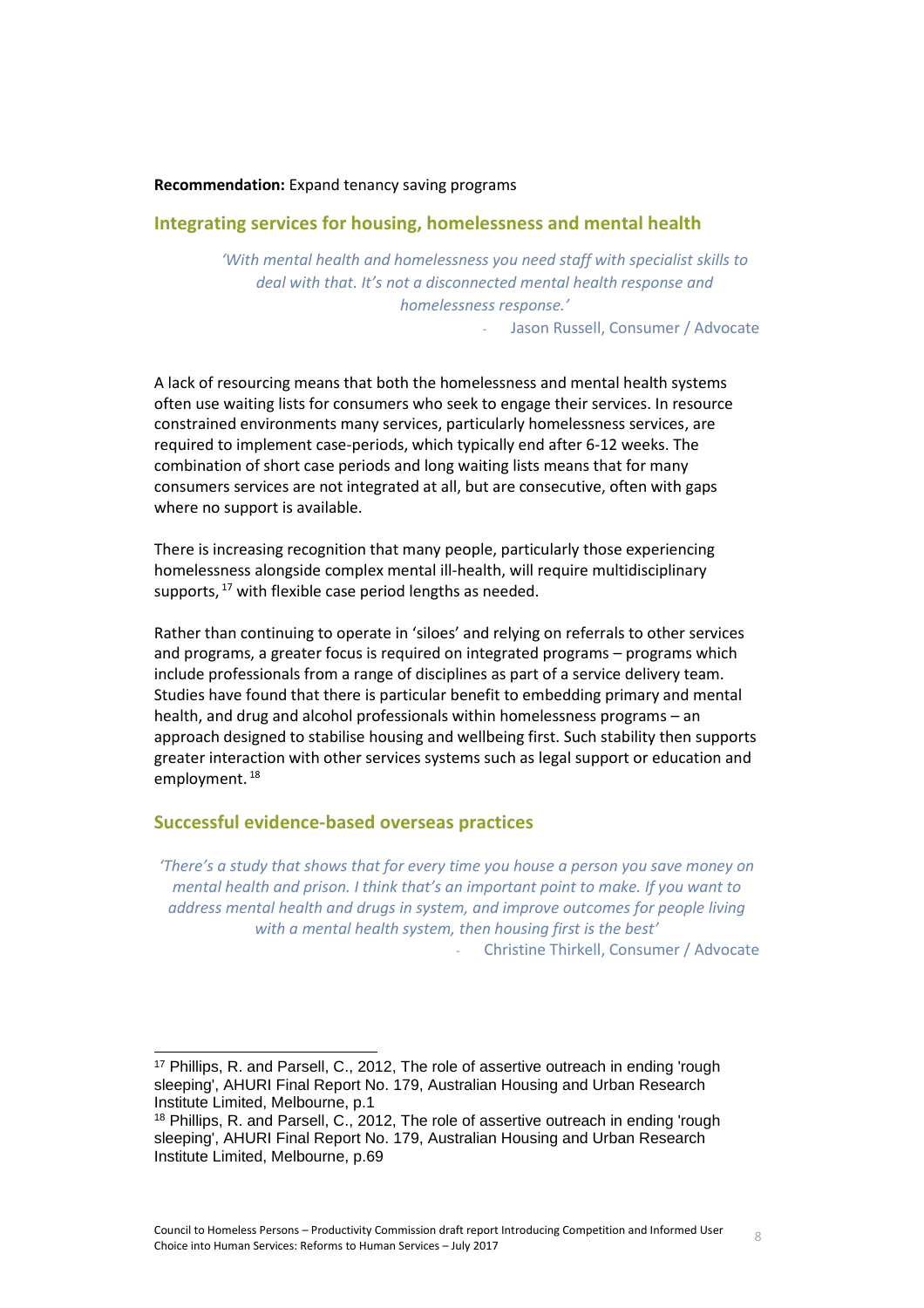There has been considerable research and evaluation undertaken to demonstrate the effectiveness of Housing First as a response to people experiencing homelessness and who also have complex needs, including mental ill-health.

Housing First is not intended as a response to all forms of homelessness or all forms of mental ill-health. Housing First is a model of housing and support for people with severe mental ill-health who are experiencing or at risk of long-term homelessness. Housing First can successfully sustain housing for 80 per cent of this cohort, <sup>19</sup> while recognising that there are those for whom residential clinical care is required on a short or long term basis.

In Figure 1 (below) the least restrictive option 'Permanent housing (scatter-site off site services)' is a Housing First approach that meets the needs of most people experiencing co-occurring homelessness and severe mental illness. 'Permanent Single Site (on site services)' would also represent a Housing First approach, akin to the Common Ground model discussed above. The remaining two settings are in-patient care. Common to all mental health service settings highlighted in Figure 1 is that they recognise housing as a precondition for mental healthcare, and indeed, a necessary component of that healthcare.



#### **Figure 1.** <sup>20</sup>

l

While Housing First is often considered a "gold standard" approach to addressing a person's co-occurring homelessness and mental ill-health needs, Tsemberis makes clear that it is not an approach that can successfully meet the needs of those who require clinical or institutional care. What all four stages approaches in Figure 1 do demonstrate is the need to consider housing as an important mental health support.

Pleace argues that while it is to be expected that programs should be contextually different when implemented in different jurisdictions, some incarnations of Housing

<sup>19</sup> Pleace, N., 2016, *Housing First Guide Europe,* FEANTSA the European Federation of National Organisations working with the homeless, p.12

 $20$  Tsemberis, S., 2013, Presentation at the Final Conference of Housing First Europe in Amsterdam, as cited in Pleace, N., 2016, *Housing First Guide Europe,* FEANTSA the European Federation of National Organisations working with the homeless, p.76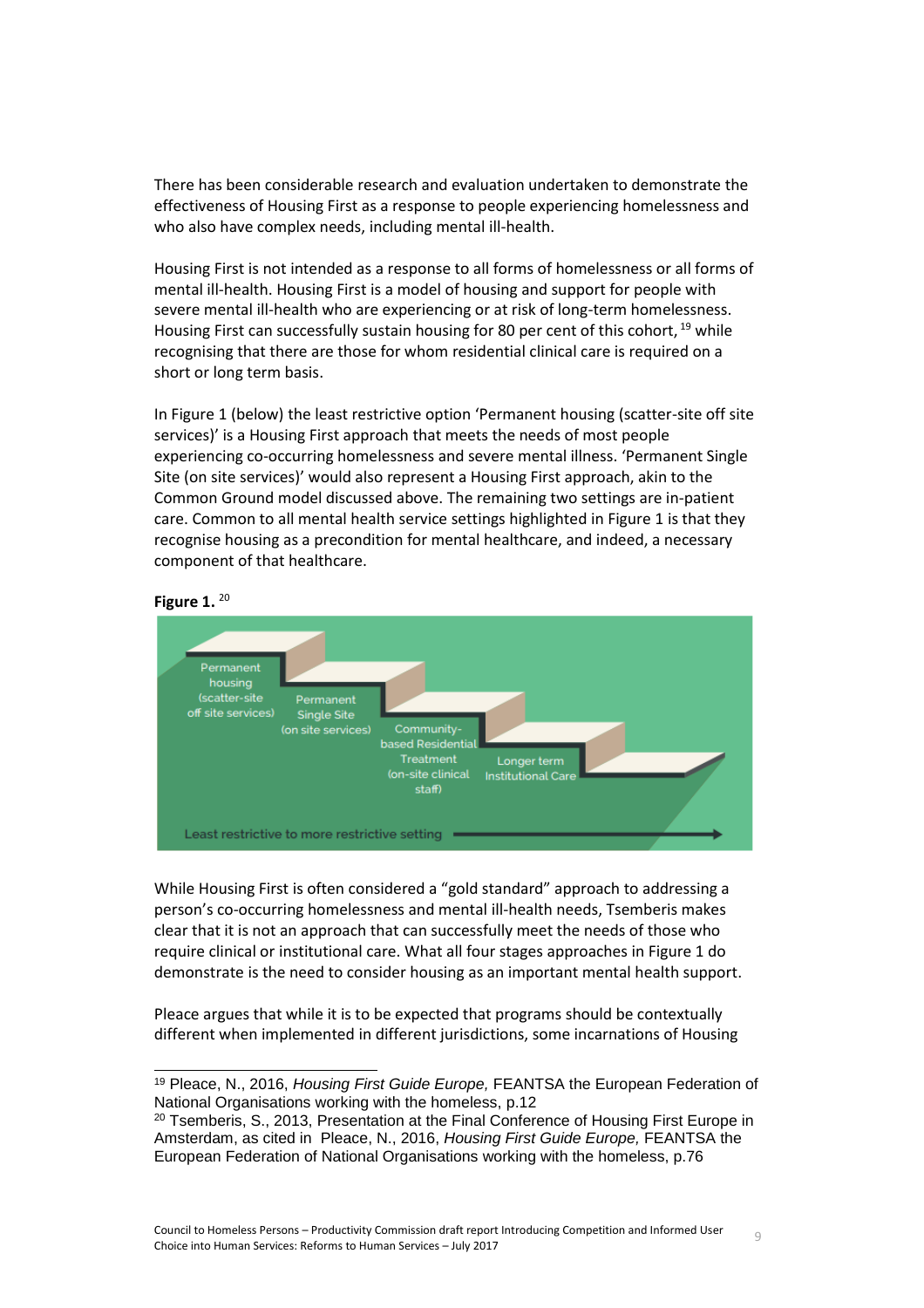First have failed due to low fidelity to the model's core principles.<sup>21</sup> Similarly, Johnson has argued that Australian Housing First programs should not aim for total fidelity with the *Pathways to Housing* program from which Housing First derives, but that "having the capacity to access and manage permanent housing… are fundamental to the Pathways to Housing program achieving significant housing retention success".<sup>22</sup>

**Recommendation:** The Productivity Commission should consider housing as a necessary component for mental health treatment for those experiencing or at risk of homelessness.

**Recommendation:** Housing First approaches must have meaningful access to housing.

### **Child safety, mental health, and housing**

The causes and conditions of youth homelessness are often different from those of adults. Young people also experience mental ill-health differently from adults. We shouldn't assume that programs or models that are proven to be effective in supporting adults experiencing homelessness and/or mental ill-health are effective in supporting young people. Of particular concern is that Housing First supports a consumer's independence, whereas young people may not be fully independent and often require adult support and guidance.

*'A Housing First approach for youth must not merely replicate an established approach that works for adults and simply create Housing First 'Junior' by changing the age mandate. If Housing First is to work for youth, it must be built upon our understanding of the developmental, social and legal needs of young persons'* Gaetz, S., 2014<sup>23</sup>

Gaetz provides a detailed consideration of the application of the Housing First model to young people in his literature review<sup>24</sup>. CHP notes that many young people are more comfortable and achieve better outcomes in congregate care<sup>25 26</sup>. Housing First then *can* work for young people experiencing homelessness and mental ill-health, but in a context where the support delivered is commensurate with their needs, which are likely to be both greater and different from that of the adult population.

<sup>21</sup> Pleace, N., and Bretherton, J., 2013, *The Case for Housing First in the European Union: A Critical Evaluation of Concerns about Effectiveness,* European Journal of Homelessness, Volume 7. No. 2, December 2013

<sup>22</sup> Johnson, G. et al., 2012, *Policy shift or program drift? Implementing Housing First in Australia*, AHURI Final Report No.184. Melbourne: Australian Housing and Urban Research Institute, p.14

<sup>23</sup> Gaetz, S., 2014, *Can Housing First Work for Youth,* European Journal of Homelessness, Volume 8. No. 2, December 2014, p.164

<sup>24</sup> Gaetz, S., 2014, *Can Housing First Work for Youth,* European Journal of Homelessness, Volume 8. No. 2, December 2014

<sup>25</sup> Ibid, p.167

<sup>26</sup> Gaetz, S, 2017, THIS is Housing First for Youth: A Program Model Guide. Toronto: Canadian Observatory on Homelessness Press, p.7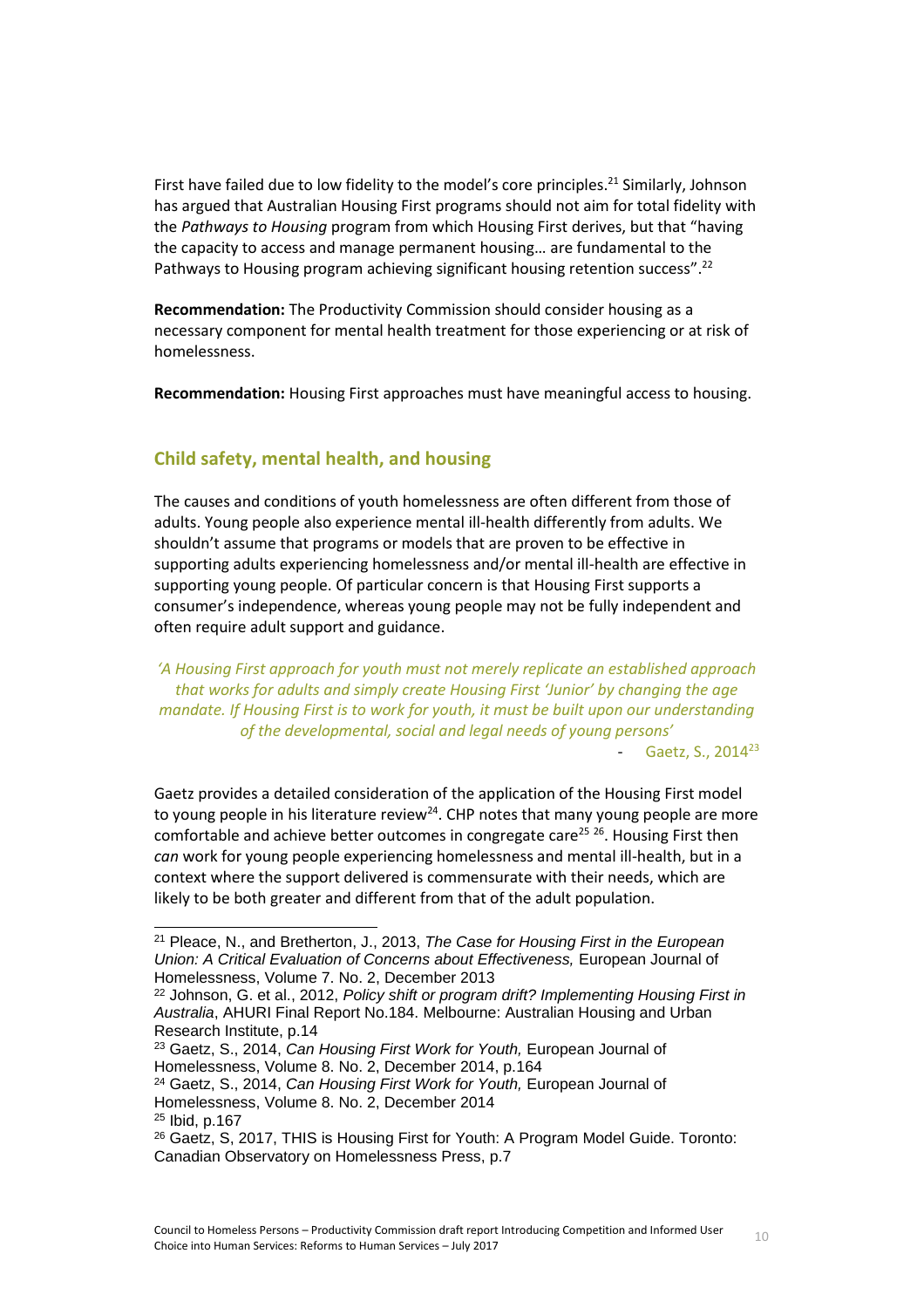Baldry notes that in particular, those young people whose needs are among the highest in the country have no appropriate support service<sup>27</sup>. The lifetime institutional cost of agency contacts with these individuals runs to millions of dollars per person. These young people are identifiable before they become entrenched users of institutions and services. This work shows that even supports which are more intensive than anything that is currently available for young people with multiple mental health, justice, and child protection interactions might be considered preventative when considered against a lifetime of high-cost service use.

**Recommendation:** Housing First approaches must recognise the different needs that young people have compared to adults. Each Housing First program for young people must be specifically tailored to ensure that it is delivering support commensurate to and appropriate for the needs of the young cohort it supports.

#### <span id="page-10-0"></span>**Homelessness, mental health, and justice interactions**

*'It's laughable that people think you get the same response if you're homeless… If you're not a threat, but you're behaving like a chicken on the street corner, I'll guarantee you that you're in the back of the wagon for the first 5-8 hours… Police processes need to be looked at.'*

Jason Russell, Consumer / Advocate

Many people who experience mental ill-health and have not had access to the full suite of services that they require to live safely and well in the community experience worsening mental health. Consequently, people experiencing mental ill-health are now cycling through acute mental health care and exiting into homelessness, only to return repeatedly to hospital based care, and/or are being accommodated in prisons.

The latest survey of prisoner health revealed that 49 per cent of Australian prison entrants report being diagnosed with a mental health disorder prior to imprisonment.<sup>28</sup> Those experiencing comorbid homelessness and mental ill-health are 40 times more likely to be arrested, and 20 times more likely to be imprisoned than those in stable accommodation.<sup>29</sup> In the absence of appropriate housing, prisons have effectively replaced the institutions that Australia so fulsomely rejected in the past.

<sup>27</sup> Baldry, E., Dowse, L., McCausland, R., and Clarence, M., 2012, Lifetime institutional costs of homelessness for vulnerable groups, School of Social Sciences University of New South Wales, Sydney, for Australian Government Department of Families, Housing, Community Services and Indigenous Affairs.

<sup>28</sup> Australian Institute of Health and Welfare, 2015, *The health of Australia's prisoners 2015, Data tables: Mental health s30-s55*

<sup>29</sup> NSW Department of Corrective Services, 2004, *Submission to Experiences of Injustice and Despair in Mental Health Care in Australia consultations by the Mental Health Council of Australia and the Brain and Mind Research Institute in association*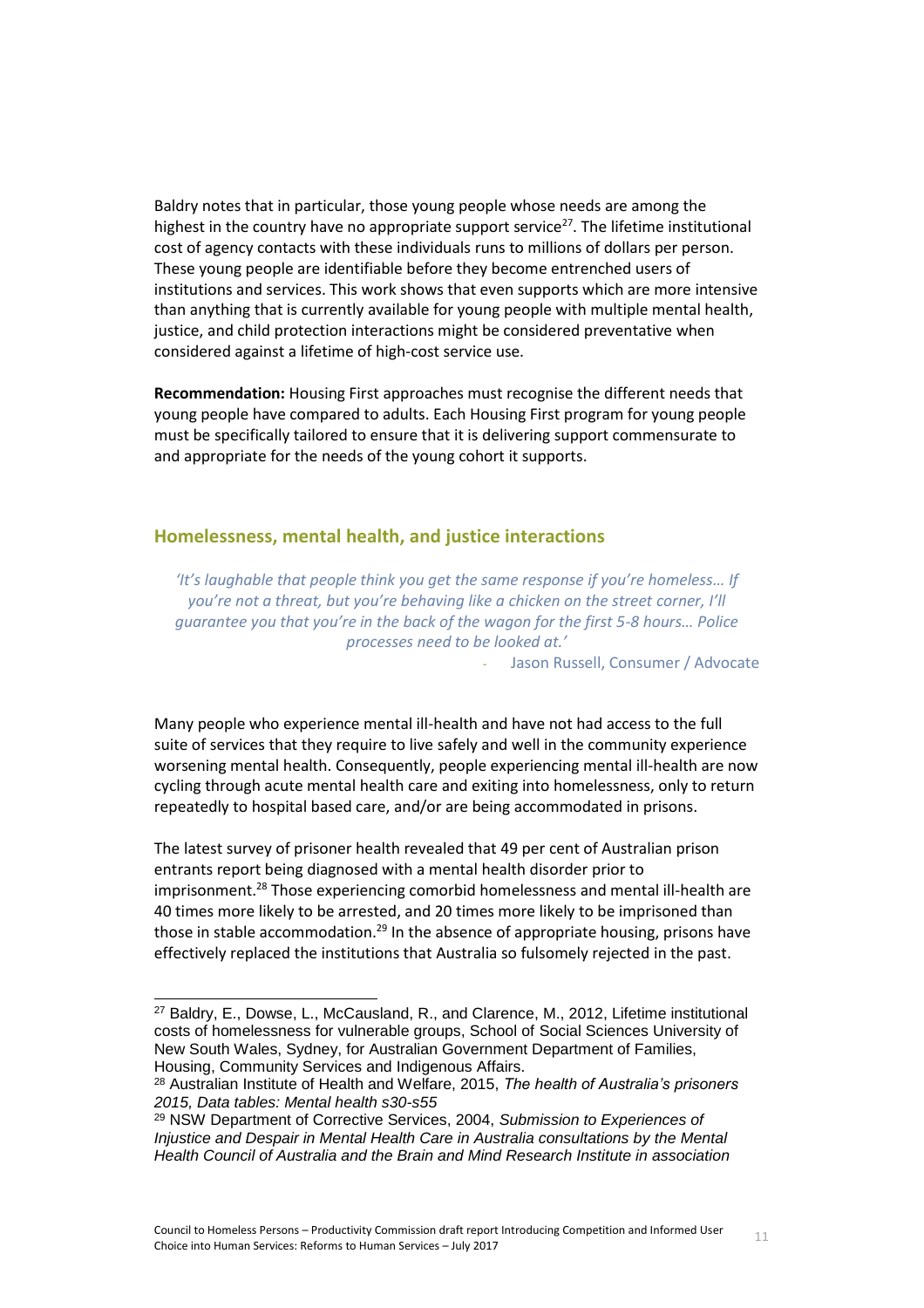This outcome is not inevitable, and while supporting people's housing as part of a comprehensive mental health system would greatly improve people's mental health and decrease incarceration, we should also look at how the justice system can respond.

Whether a person is experiencing street-based homelessness, or they are in accommodation that makes them feel unsafe, people experiencing homelessness spend a lot more time in public spaces than do those who are suitably housed. As such, people experiencing homelessness are highly visible to law enforcement officers, and have a disproportionate amount of contact with police and law enforcement. 30

Homelessness can lead to deteriorating mental health, as well as increased substance use; all three of which can lead to greater police interaction. Increased police interaction, particularly among those with histories of trauma, those experiencing mental ill-health, or those with past negative police interactions often results in more charges, more fines, and more penalties. $31$  This can lead to imprisonment.<sup>32</sup>

*'If I was at my own house and I flip out, I'd get a different response than if I was standing on the corner, homeless. It's laughable that people think you get the same response if you're homeless – not even fucking close.'* Jason Russell, Consumer / Advocate

While there is some scope for improved practice among law enforcement officers (see Justice Connect Homeless Law 2013),  $33$  it is also important to recognise that law enforcement officers are being relied upon to respond in situations where specialist mental health supports are required.

Currently, if a person experiencing mental ill-health or a cognitive impairment is experiencing homelessness and is arrested, it is common for them to be placed in prison or police custody as a method of safe management and containment.<sup>34</sup> This is extremely disruptive to their life, and makes tenancy sustainment and treatment adherence extremely difficult. A law enforcement response to an episode of mental ill-

l

*with the Human Rights and Equal Opportunity Commission,* cited in Mental Health Council of Australia, 2014, *Not for Service,* p.220

<sup>30</sup> Povey, C., Adams, L., and Roberts, S., 2013, *Homelessness and Policing; Submission to the Consultation on the Victoria Police Field Contact Policy and Cross Cultural Training*, p.3. Available at: [https://justiceconnect.org.au/wp](https://justiceconnect.org.au/wp-content/uploads/2018/08/Homelessness-and-Policing-August-2013.pdf)[content/uploads/2018/08/Homelessness-and-Policing-August-2013.pdf](https://justiceconnect.org.au/wp-content/uploads/2018/08/Homelessness-and-Policing-August-2013.pdf)

<sup>31</sup> Ibid, p.10

<sup>32</sup> Ibid, p.14

<sup>33</sup> Adams, L., 2014, *In the public eye; Addressing the negative impact os laws regulating public space on people experiencing homelessness*, p.3. Available at: [https://justiceconnect.org.au/wp-content/uploads/2018/08/Homelessness-and-Policing-](https://justiceconnect.org.au/wp-content/uploads/2018/08/Homelessness-and-Policing-August-2013.pdf)[August-2013.pdf](https://justiceconnect.org.au/wp-content/uploads/2018/08/Homelessness-and-Policing-August-2013.pdf)

<sup>34</sup> Baldry, E., 2014, *Complex needs and the justice system,* in *Homelessness in Australia*, Council to Homeless Persons, Sydney, p.201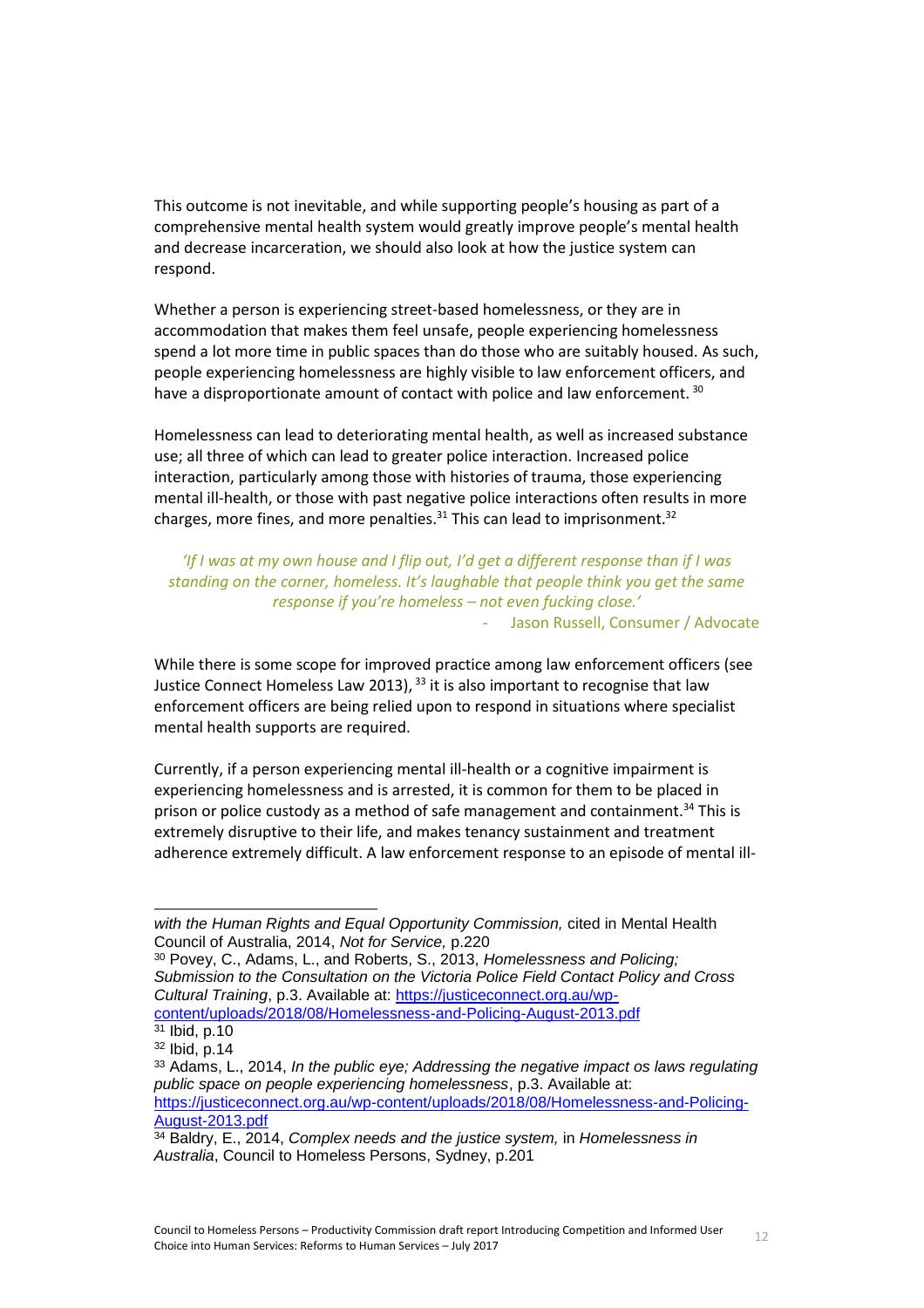health is a misplaced intervention for a person requiring healthcare. It can also be a traumatic experience for a person who is unwell.

*'CAT (Crisis Assessment and Treatment) Teams need to be expanded. Now they don't turn up, and when they turn up they come with too many coppers. I understand that they need two, but they don't need ten. You feel threatened and it makes you more aggressive… You only need four to hold a person down, not ten.'* John Kenney, Consumer / Advocate

Appropriate health-focused emergency responses must be made available at a sufficient scale to prevent the continued churn of people between acute mental healthcare settings, correctional facilities and homelessness. As we discuss in the next section, there also needs to be appropriate housing and support once a person leaves emergency care.

*'Early and well-timed community and human service interventions to establish and maintain secure supported housing are likely to reduce if not eliminate years of high levels of police contacts, court appearances, associated legal processes, frequent custody and community corrections interventions and ambulance use.'* Baldry, E., 2012<sup>35</sup>

**Recommendation:** Improved police practices when interacting with people experiencing homelessness and/or mental ill-health.

**Recommendation:** Expand CAT Teams and other mental health-focused emergency response programs for people experiencing mental ill-health.

#### <span id="page-12-0"></span>**Prison and hospital exits, homelessness, and mental health**

*'I don't think people should be exited from either hospital or prison without a good tenure on a house. Not a rooming house. It's not a good enough.'* - Christine Thirkell, Consumer / Advocate

People exiting acute health or mental health in-patient services or correctional facilities experience high rates of homelessness. With low incomes, limited or negative rental histories, and often health issues or disabilities that present additional challenges, securing housing can be difficult.

Exiting acute care or correctional facilities into homelessness is self-defeating. Prisoners who exit prison into homelessness are more likely to reoffend than those

<sup>35</sup> Baldry, E., Dowse, L., McCausland, R., and Clarence, M., 2012, Lifetime institutional costs of homelessness for vulnerable groups, School of Social Sciences University of New South Wales, Sydney, for Australian Government Department of Families, Housing, Community Services and Indigenous Affairs, p.107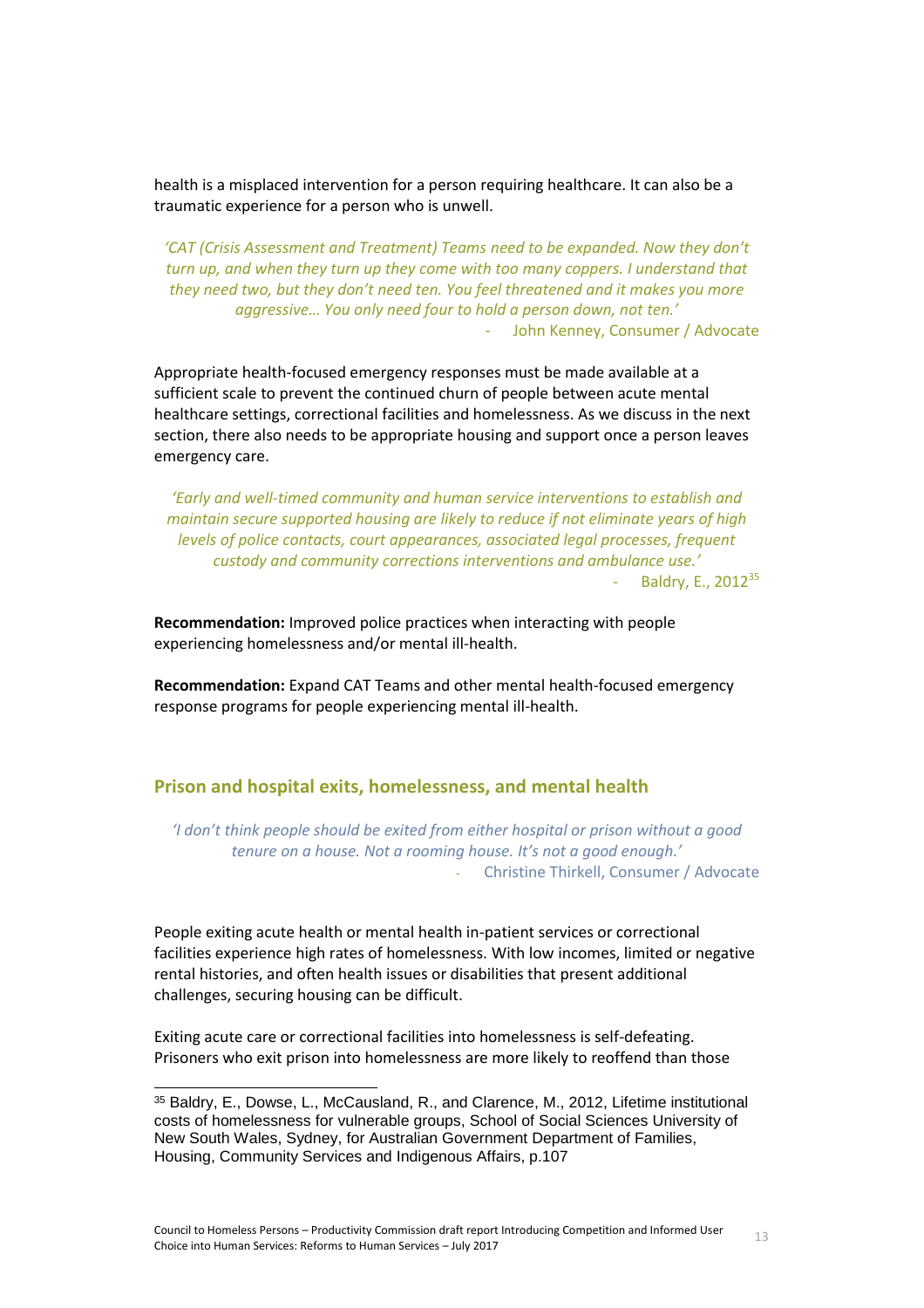who don't<sup>36</sup>. Homelessness is not only destructive to a person's mental health, but a lack of suitable accommodation undermines the provision of subacute and outpatient support required by hospital-leavers.

The number of Australians who have exited mental health, correctional, or rehabilitation facilities into homelessness has grown by 67 per cent since 2011-12. Thousands of Australians are being put at risk due to the lack of housing attached to follow up supports for those leaving state services.

*'They need to have housing! It's no good putting them on the street where they're going to be problems for society. It's not society's fault. Instead of putting them on the street and saying you're on your own, they need to be put into a housing situation and get the support they need for the transition back into society.'*

- John Kenney, Consumer / Advocate



#### **Figure 2**<sup>37</sup>

l

The period of transition from a state facility (health or justice) into the community is marked by instability and stress. In particular, a lack of housing and poorly coordinated supports mean that many people exiting such facilities do not have their needs

<sup>36</sup> Willis, M., 2018, *Supported Housing for Prisoners Returning to the Community: a review of the literature,* Australian Institute of Criminology for State of Victoria, Corrections Victoria, p.11

<sup>37</sup> Australian Institute of Health and Welfare, 2018, *Specialist Homelessness Services Collection*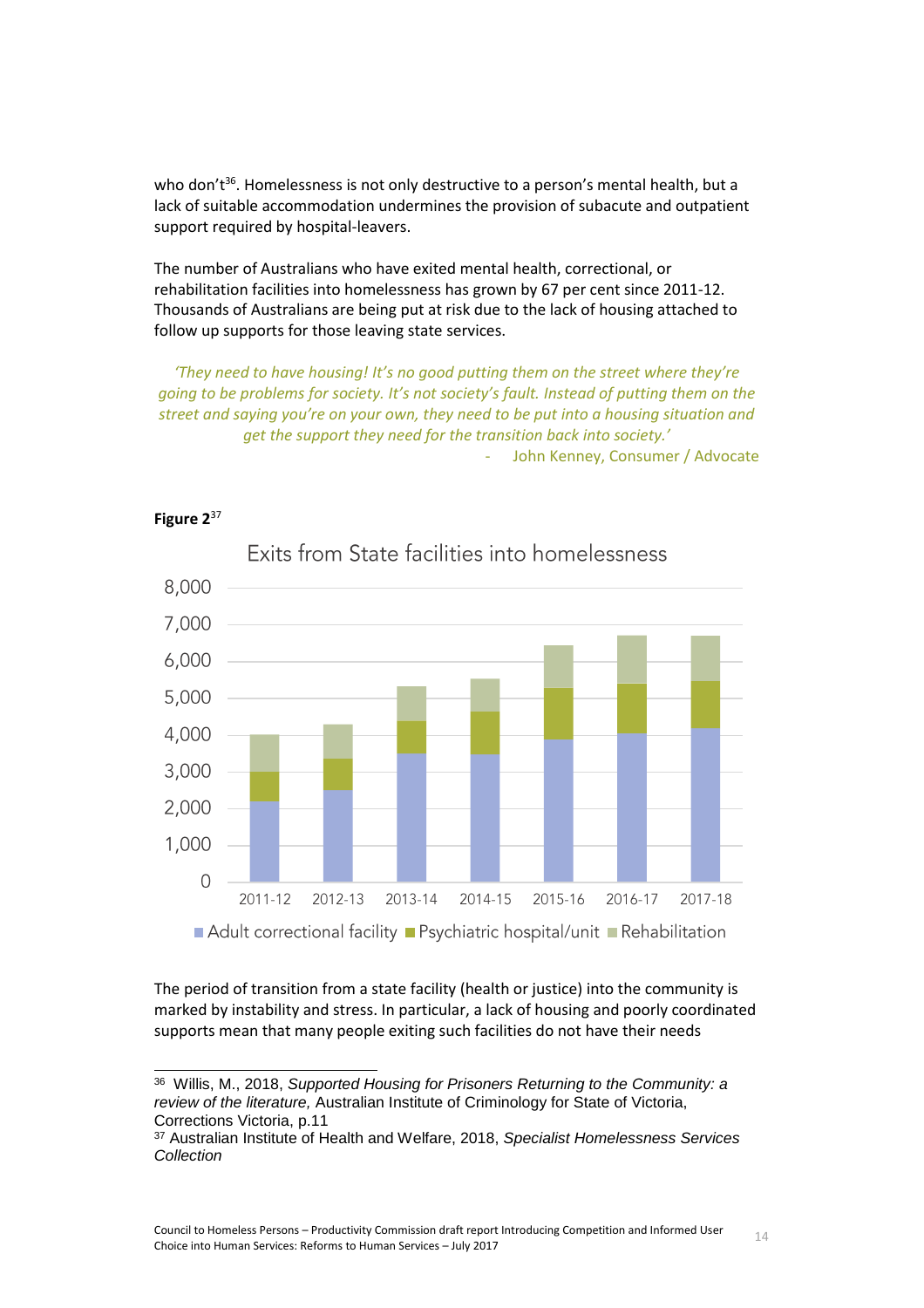adequately met during this time.<sup>38</sup> One study that compared the outcomes of mental health hospital dischargees who received transitional housing support against a control group who did not found that the program averted over 22 psychiatric in-patient bed days per participant – the financial savings of which eclipsed the cost of providing such support. Consumers' living conditions also improved.<sup>39</sup>

> *'You get better after sale care on a laptop.'* Jason Russell, Consumer / Advocate

**Recommendation:** Provide transitional housing support to people who do not have access to a suitable home who are exiting correctional facilities, hospitals, and psychiatric hospitals.

#### <span id="page-14-0"></span>**Other areas of the housing system to improve mental health outcomes**

*'I lived with someone with extreme schizophrenia, and he tried to set himself on fire, he was trying to kick my door down and kill me'* David Montgomery, Consumer / Advocate

Rooming houses are a common form of housing for people experiencing disadvantage. This includes those who are unemployed, have a disability, are socially isolated, and who are not connected to services. 40 41

Rooming house residents across Australia overwhelmingly advise that they are dangerous and violent, dirty, and harmful to their mental health. <sup>42</sup> Rooming houses are characterised by their density, a cohort comprised of people on low incomes and often high needs, and the use of shared facilities. A prominent cohort within rooming houses are those with psychiatric illnesses. <sup>43</sup> This environment can be volatile.

 $\overline{a}$ 

<sup>40</sup> Goodman, R., Nelson, A., Dalton, T., Cigdem, M., Gabriel, M. and Jacobs, K., 2013, *The experience of marginal rental housing in Australia*, AHURI Final Report No.210. Melbourne: Australian Housing and Urban Research Institute, p 36

<sup>38</sup>Brackertz, N., Wilkinson, A., and Davison, J., 2018, Housing, homelessness and mental health: towards systems change, AHURI Research Paper, Australian Housing and Urban Research Institute Limited, Melbourne, p.43

<sup>39</sup> Siskind, D., et al, 2014, *A retrospective quasi-experimental study of transitional housing programs for patients with severe and persistent mental illness* cited in 39Brackertz, N., Wilkinson, A., and Davison, J., 2018, Housing, homelessness and mental health: towards systems change, AHURI Research Paper, Australian Housing and Urban Research Institute Limited, Melbourne, p.23

<sup>41</sup> The Salvation Army Adult Services, 2011, 'No room to move? Report of the Outer West Rooming House Project', p.16

<sup>42</sup> Goodman, R., Nelson, A., Dalton, T., Cigdem, M., Gabriel, M. and Jacobs, K., 2013, *The experience of marginal rental housing in Australia*, AHURI Final Report No.210. Melbourne: Australian Housing and Urban Research Institute, p.25 <sup>43</sup> Ibid, pp.35 - 36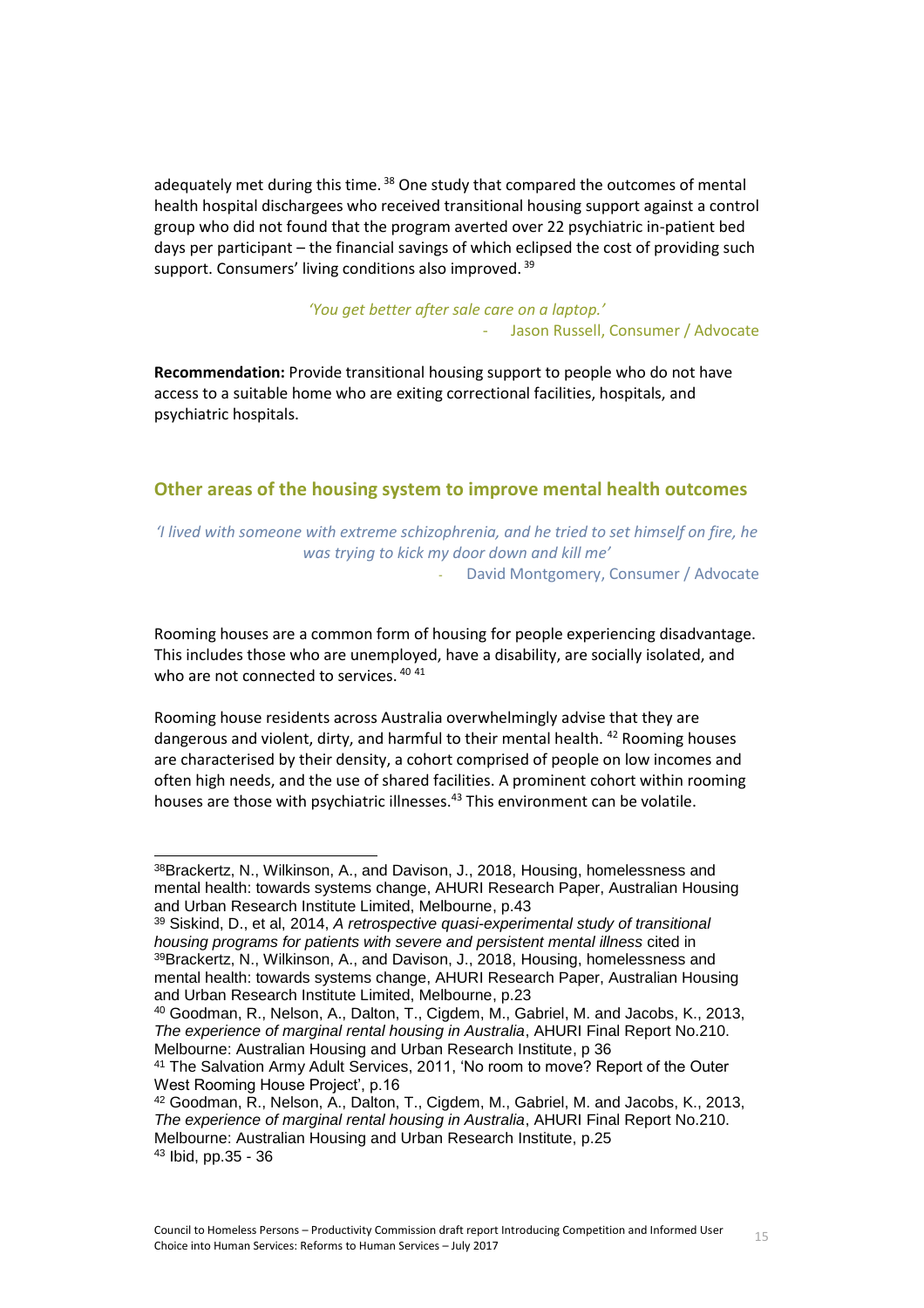The provision of in-reach services to rooming houses are extremely poor. Despite the social isolation, service disconnection, and mental health needs of residents, very few services exist to provide services in the home of rooming house residents. There is some limited evidence that group based rooming house outreach programs can achieve dramatic improvements in residents' wellbeing. <sup>44</sup> However these pilot programs have typically lacked institutional funding, and as a result have been shortlived, with low-quality evaluations.

*'When I was getting released after six months in (psychiatric) hospital, they just set me up in a rooming house. There was no support, and no connection to services.'* - Nigel Pernu, Consumer / Advocate

In the absence of a strategy to ensure that *appropriate* affordable housing is made available to all people experiencing mental ill-health, the mental health needs of rooming house residents cannot continue to be ignored.

**Recommendation:** Pilot and evaluate interdisciplinary rooming house outreach programs

<sup>44</sup> Council to Homeless Persons, 2019, *Council to Homeless Persons pre-budget submission 2019-2020*, p.6

l